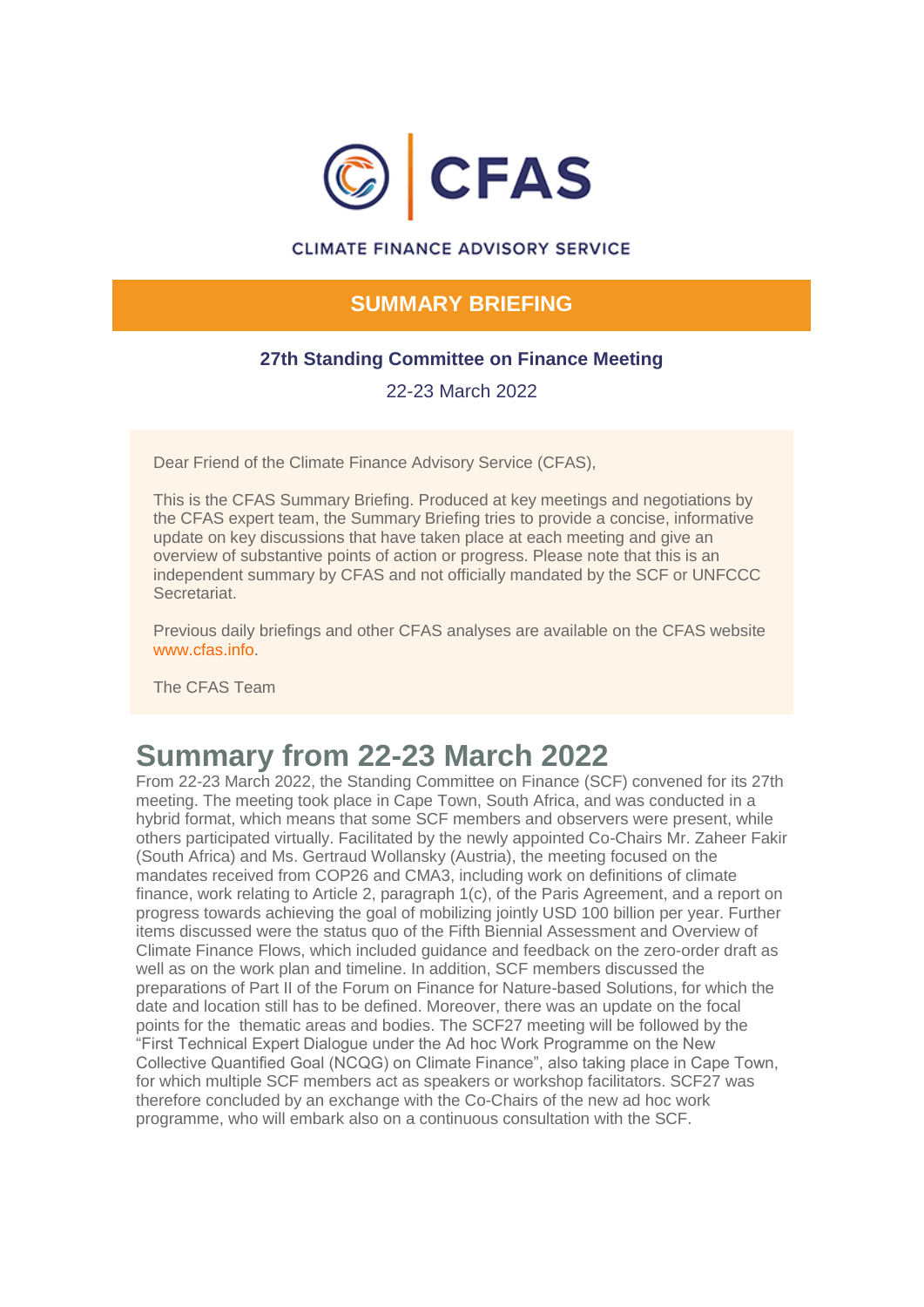## Opening of the meeting, election of officers and organizational matters

The meeting was opened by Co-Chair Mr. Ayman Shasly (Saudi Arabia), who started by announcing the nominations for the new Co-Chairs of the SCF. Together with Mr. Ismo Ulvila (European Union), Mr. Shashly served since 2019 as Co-Chair of the SCF. As their successors Mr. Zaheer Fakir (South Africa) and Ms. Gertraud Wollansky (Austria) were nominated and appointed without any objection.

The opening of the meeting continued with an input by Mr. Daniele Violetti, Senior Director, Programmes Coordination at the Secretariat of the United Nations Framework Convention on Climate Change (UNFCCC), who reflected upon the importance of climate finance at COP26. This included, amongst other items, the publication of the two flagship reports by the SCF (Fourth Biennial Assessment and Overview of Climate Finance Flows and the First Report on the Determination of the Needs of Developing Country Parties). He underlined the importance of climate finance for the delivery of commitments made in Nationally Determined Contributions (NDCs). Regarding the mandates given to the SCF by the COP, including discussions on a definition of climate finance, Mr. Violetti emphasized that these are both highly technical as well as political, but important elements of further advancing the climate finance agenda. He concluded his statement by stating that the SCF will not be alone in this undertaking and can rely on better data these days, on the engagement of civil society and on the support of the UNFCCC Secretariat.

Co-Chair Mr. Zaheer Fakir then continued with opening the floor for potential comments and changes to the provisional agenda. Besides minor changes to the wording of one agenda item, this agenda item was used by some SCF members to make statements on the war in Ukraine, expressing their support for the Ukrainian people and calling upon Russia to end its intervention. This was opposed by the representative of Russia within the SCF, stating that there should be political neutrality on this matter in the SCF. Another SCF member also expressed support for keeping other political matters than climate change out of the debates under the SCF. The Co-Chairs took note of all inputs, but called upon all members to focus on the topics relevant to the SCF for the upcoming items. Concerning organizational matters, the Co-Chairs explained that all items would be discussed in the plenary. Virtual participation for both SCF members and observers has also been ensured.

## Mandates from COP 26 and CMA 3

### Work on definitions of climate finance

The Co-facilitators Ms. Diann Black Layne (Antigua and Barbuda) and Ms. Bianca Moldovean (Romania) led the discussion on the definitions of climate finance. The cofacilitators introduced the item by reminding participants of the requests made by COP26 and CMA3 to the SCF to continue its work on definitions of climate finance, and to provide input for consideration at COP27 and CMA4. Additionally, it was mentioned that COP25 and CMA2 had invited submissions on the topic, and that thirteen submissions had been received, as well as an additional voluntary submission received after the original deadline. SCF members were invited, based on the background document prepared for this item, to provide guidance on the scope and content of the input to be presented to the COP and to consider the proposed work plan.

On the scope, some members established a difference between definitions and accounting approaches, with accounting approaches not being considered part of the scope of this work. There was some discussion about what the exact difference is between the two; with some considering that the criteria used in the communications linked to article 9 of the Paris Agreement (PA) should be considered within the scope. Some members had questions about the handling of additional submissions, since the original call for submissions had already closed. They considered that there was a need to define the process and set a cut-off date for the reception of submissions. The cofacilitators clarified that there was a plan to engage with stakeholders in the development of this input, and that this engagement may be in the form of submissions. Some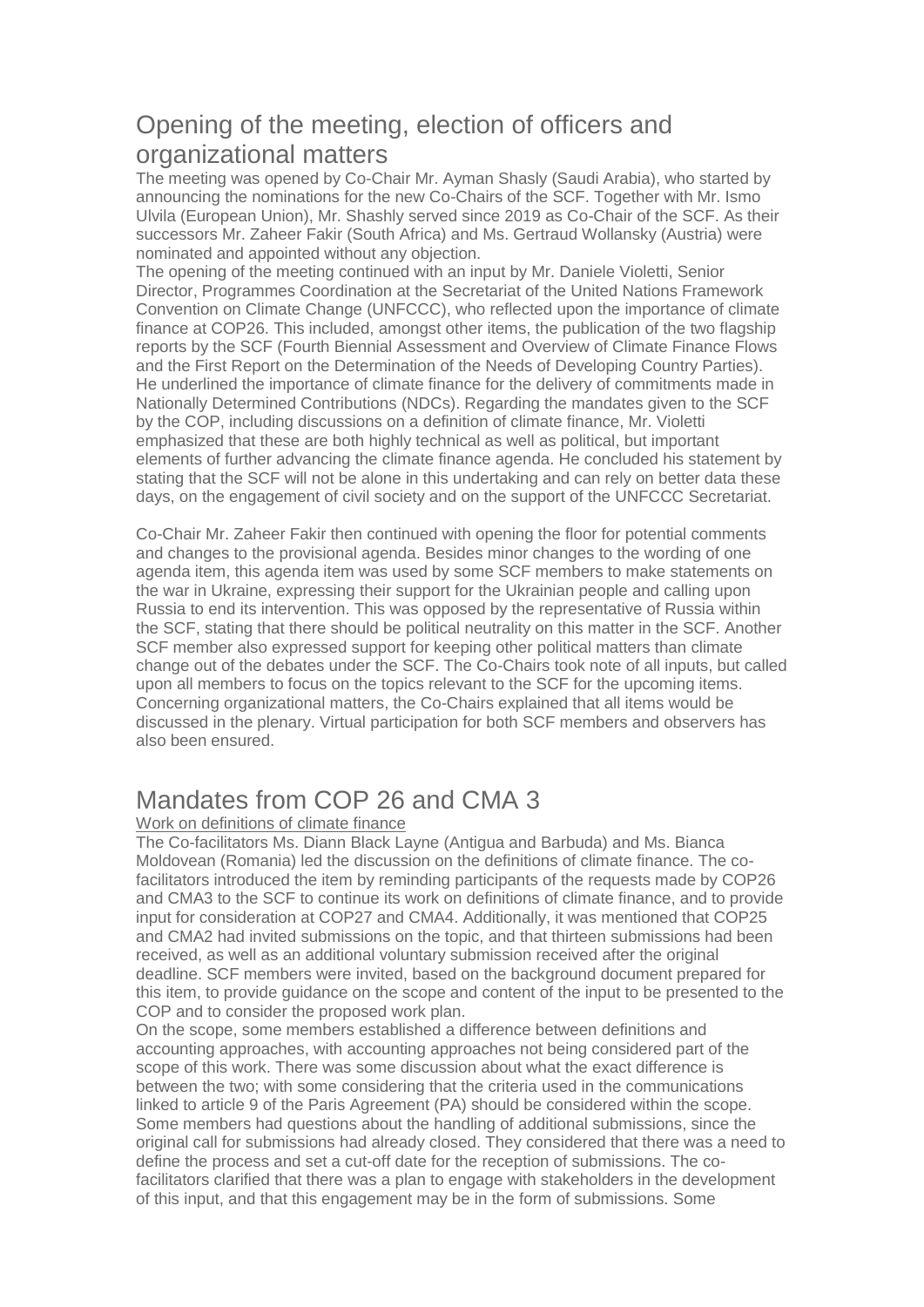members expressed that there should not be an additional call for submissions, but an invitation for dialogues and meetings.

There were additional discussions on format, focused on whether the final product of this work would be an addendum to or embedded in the SCF report to COP27. Others considered that a press release and social media presence would not be necessary in order to share this input, as proposed in the background note.

#### Work relating to Article 2, paragraph 1(c), of the Paris Agreement

The Co-facilitators Mr. Ali Waqas Malik (Pakistan) and Mr. Kevin Adams (USA) led the discussion on mapping the available information relevant to Article 2, paragraph 1(c), of the Paris Agreement. On this item, there was some confusion about the mandates given by COP26 and CMA3, and whether these were two separate requests leading to two separate inputs. It was decided that the SCF had received two separate requests, one for a synthesis of submissions from stakeholders presenting views on how to achieve the 2.1c goal and one for further work on the mapping of available information that had already been started, following a decision by COP24. However, much of the discussion turned around issues of format, including whether this should translate into two inputs or one. After hearing different views, including that of the Secretariat, it was decided that the final decision would be made after the preparation of the zero order drafts, to allow the content to decide what the format should look like. The input will be included as an addendum to the SCF report to COP27.

The rest of the discussions looked at questions of scope and content, outreach and engagement and the overall approach to the work. Concerning the scope, consideration was given to how the work mandated by the COP would be different and complement the mapping exercise already undertaken by the SCF. Views reflected the need to go beyond the mapping already done, to include new developments and possibly add recommendations. There was general agreement that the mapping should include processes outside the UNFCCC, despite some comments to the contrary. Emphasis was given to the need to engage with the question of what alignment with the Paris Agreement means, including exploring the definition of approaches and guidelines, as well as issues of accounting and greenwashing.

On the question of outreach and engagement, members considered that engagement with stakeholders was important and should be enhanced, including by organizing webinars. It was also emphasized that the input requested by the CMA should be driven by the submissions received from stakeholders.

#### Report on progress towards achieving the goal of mobilizing jointly USD 100 billion per year

At COP26 in Glasgow, Parties requested the SCF to prepare a report on the progress towards achieving the goal of mobilizing jointly USD 100 billion per year to address the needs of developing countries in the context of meaningful mitigation actions and transparency on implementation, taking into account the Climate Finance Delivery Plan and other relevant reports, for consideration at COP27, and to continue to contribute to assessing the achievement of the goal in the context of the preparation of its biennial assessment and overview of climate finance flows (BA).

To prepare this report, a draft outline was elaborated for the consideration of SCF members. Furthermore, Committee members were invited to consider the output and format of the report to the Conference of the Parties, as well as the work plan and timeline.

SCF members welcomed the work conducted so far by the two co-facilitators for this item, Ms. Gabriela Blatter (Switzerland) and Mr. Richard Muyungi (Tanzania). SCF members acknowledged the difficulty of dealing with this mandate given the political dimension of the topic. Concerns were raised as to how the SCF could deliver a report that was meaningful and accepted by Parties, while navigating around the political issues. In addition, SCF members also raised that the report should be a stand-alone product different from the Biennial Assessment - and be a "backward looking" document. Furthermore, the issue of different sources for the report was raised, e.g. regarding the needs of developing countries. Members highlighted that, for instance, the SCF's recent Needs Determination Report already captured and compiled a wide range of different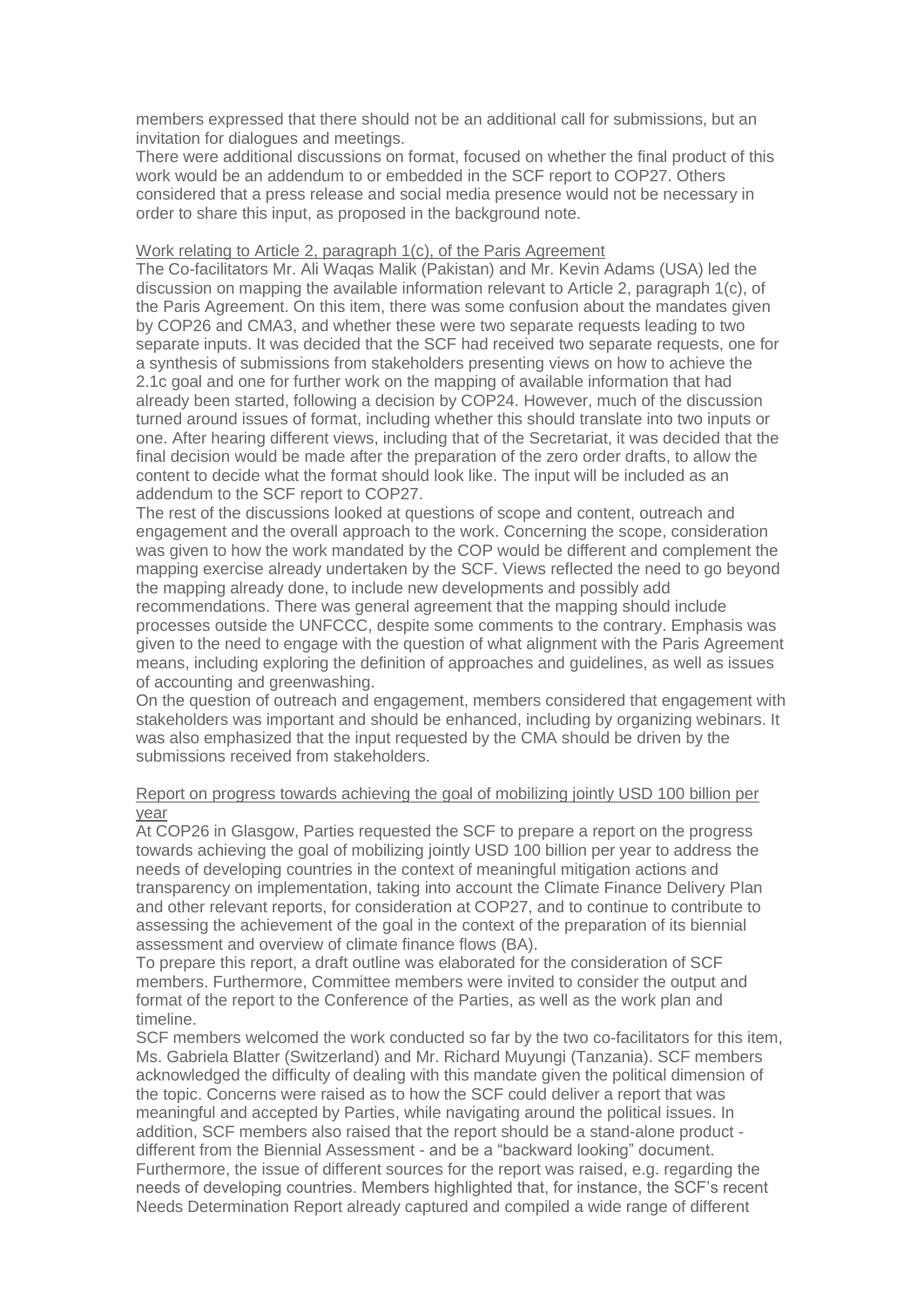sources of information into one single document and that it was therefore important to ensure not to duplicate work. Other Members stressed that the Biennial Assessment was a similar example. Members also shared the view that granularity of the presented information was essential to ensure credibility of the report and suggested disaggregation of data by theme, topic, geographic distribution, etc. where possible. Last but not least, SCF members discussed the issue of "looking ahead" based on the findings of the report on the USD 100 billion, i.e. by deriving lessons learned and recommendations for future discussions. Many members stressed that while discussions about lessons learned and the way forward should be held at the Committee level, they should not be part of the technical report that was mandated by the COP. Rather, it was suggested to include - if at all possible - recommendations in an executive summary.

After some consultations, the co-facilitators shared a revised outline and scope of the report, taking into account views expressed by Members. The SCF adopted the outline of the report, also deciding that the format of the outcome of the report to be a stand-alone report and its executive summary and recommendations to be an addendum of the report to COP27. The SCF also approved the timeline for the preparation of the report, with the view of elaborating a zero-order draft for consideration at the next SCF meeting.

## Fifth Biennial Assessment and Overview of Climate Finance Flows

Co-Chair Ms. Gertraud Wollansky opened the item by announcing that Ms. Vicky Noens (Belgium) as well as Mr. Zaheer Fakir (South Africa) will be co-facilitators of the Fifth BA. She outlined that SCF members and observers would be invited to consider and provide guidance to the zero-order draft of the Fifth BA and the work plan. Ms. Vicky Noens continued by presenting the feedback received by COP26, which endorsed the current outline and underscored the importance of this report for contributing to the assessment of the USD 100 billion goal. The Parties also noted that there was no agreement on recommendations in the latest BA. At an informal SCF meeting in February 2022, SCF members already shared preliminary views and considerations on the new report. Before giving the floor to the Consultants of the Firth BA, Ms. Noens highlighted that this would be the last BA before the conclusion of the first Global Stocktake (GST). The Consultants for the upcoming BA provided some more detailed insights on the chapters planned and raised some specific questions on which they would like to receive guidance. On chapter one (Methodological issues related to transparency of climate finance), it was mentioned that it will reflect also upon methodological updates made by institutions on climate finance tracking (e.g. Multilateral Development Banks). On chapter two (Overview of current climate finance flows in 2019 - 2020), it was outlined that data from various sources will be considered, also taking into consideration the different definitions applied. On mapping information relevant to Article 2.1 (c), guidance on potential additional resources was requested. On chapter three (Assessment of climate finance flows), the Consultants underscored that it would be the goal to make this chapter more concise and to broaden the scope beyond the currently mapped multilateral and bilateral flows. The desire would be to get also more information on private finance flows, based on the work under the G20. The question was raised, whether this chapter should also include information on topics such as just transition, transition finance or take note of certain initiatives (e.g. Task Force on Climate Finance Access).

Regarding the content of the Fifth BA, some SCF members suggested including a reflection on whether the previous recommendations made by the report have followed-up upon. One comment also highlighted pursuing an analysis of the target group and success of outreach activities for the BAs. In general, there was support for following up on relevant finance related initiatives (e.g. Task Force on Climate Finance Access, finance track of the COP26 Catalyst for Climate Action). Multiple SCF members highlighted that they would like to see more information on green bonds in developing countries, also with a critical reflection on their added value. In addition, it was mentioned that disaster risk finance could be integrated more strongly and there was a desire for mapping risk facilities, especially in the context of Small Island Developing States (SIDS). Another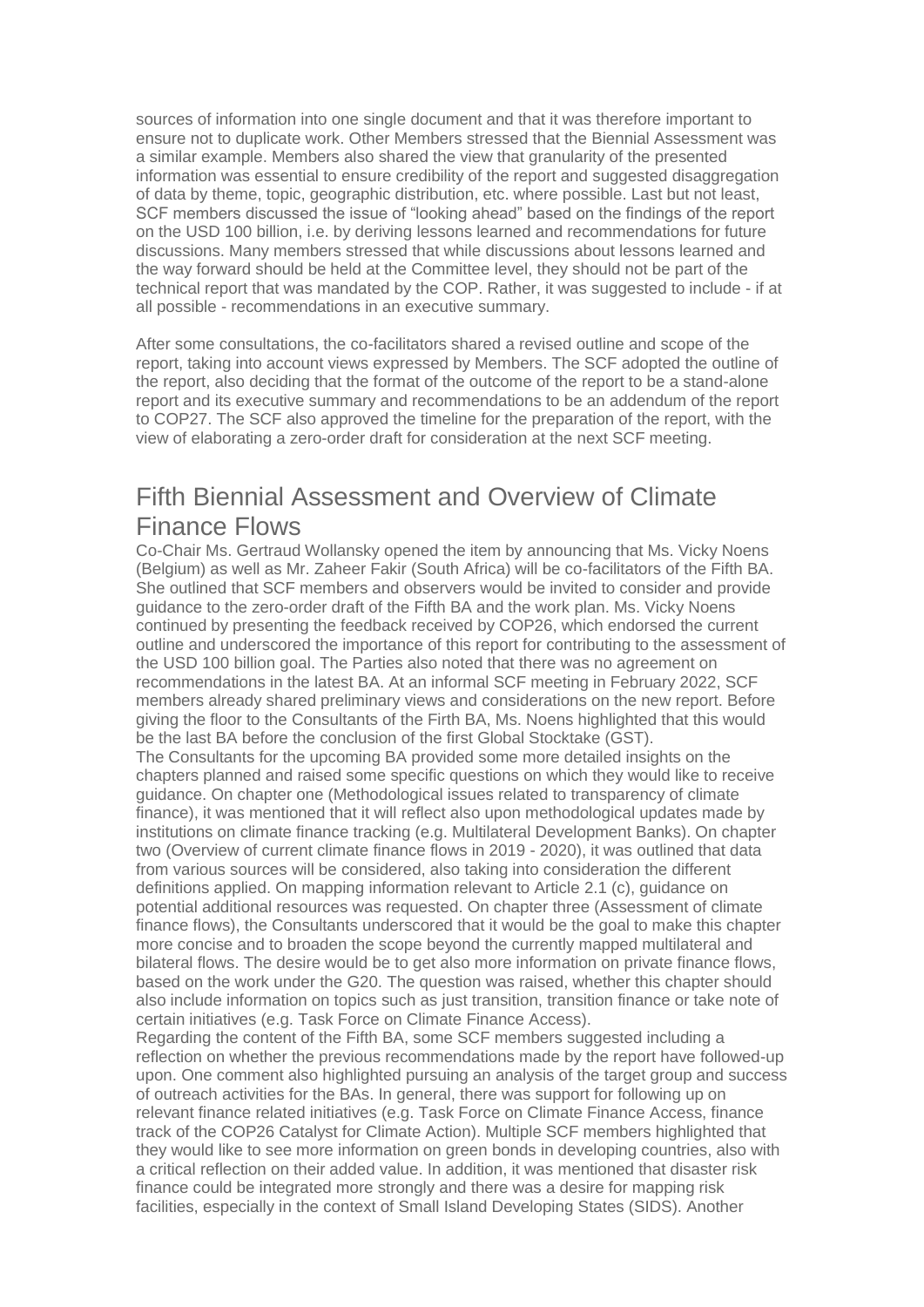suggestion made on adding data inputs referred to private finance mobilization, which is currently focused mainly on Multilateral Development Banks (e.g. new research by OECD on other mobilization scenarios such as technical assistance). On the topic of just finance or transitional finance there were some diverging views on the level of detail to which it should be covered, also referring to the challenges imposed by varying definitions. Regarding the degree of detail in mitigation, it was mentioned to provide more granular information on the different technologies applied. Other feedback provided included that, if possible, it should be reflected how both developed and developing countries integrate climate action in their financial flows, on financial flows coming from developing countries (e.g. South-South cooperation), that approaches on how to successfully balance mitigation and adaptation should be considered, that specific topics such as Covid-19 recovery as well as nature-based solutions should be included, and that data for Asia-Pacific should be presented as separate geographical categories, if possible. On the timeline, several members asked how the development of the BA report will be aligned with, for example, the progress report on the USD 100 billion and with timelines for certain, relevant inputs (e.g. final Biennial Reports (BR) to be submitted by December 2022, due to a shifted timeframe decided at COP25). The feedback from observers, included, for example, a reference to the hardship put on developing countries by the pandemic and urged to also consider related impacts such as an increasing indebtedness in the developing world.

The consultants took note of all comments and made some replies on certain aspects. For example, on data from the BRs, a notification will be shared with Parties to provide this data as early as possible. On the improved level of detail regarding certain data, the Consultants could share that they are already addressing some of these issues (e.g. presenting more granular data on technologies, presenting data separately for Asia-Pacific, if possible). The co-facilitators also took note of the inputs and offered the possibility to provide written inputs by 15 April 2022. With support of the Secretariat, the Co-facilitators will undertake outreach activities in line with the work plan. At the next SCF meeting, the first-order draft will be presented.

## Forum on Finance for Nature-based Solutions

Part I of the "Forum on Finance for Nature-based Solutions (NbS)" was held on the UN Campus in Bonn on the 15 - 16 October 2021, in conjunction with the previous SCF meeting (SCF26). Co-Chair Mr. Zaheer Fakir outlined the objective of this agenda item, which was to receive guidance on the outline of the draft programme of Part II of the Forum and on potential options for venue and dates. The two Co-Facilitators of the Forum, Ms. Fiona Gilbert (Australia) and Mr. Mohamed Nasr (Egypt) then took over and highlighted some results of Part I as well as some other developments relevant for Part II. Concerning the results of Part I, they referred to a background paper as well as to a synthesis report, which were shared in advance of SCF27. Related to other developments, they highlighted that COP26 included several references to NbS (e.g. pledges by countries to support nature protection and sustainable agriculture, commitments by companies to become nature positive by 2030, announcements of climate funds and development banks to further support NbS in their programming) and that the Fifth Session of the United Nations Environment Assembly (UNEA-5), which took place in February and March 2022, came up with a resolution on the definition of NbS. The aim of Part II of the Forum would be to dive deeper into issues identified at Part I with a clear focus on finance-related topics. On potential locations, the Co-Facilitators are currently in discussions with the Government of Australia and the United Nations Environment Programme based in Nairobi, Kenya.

The feedback of the SCF members on the content planned for Part II included questions on whether mainstreaming of climate related topics, such as NbS, in public budgeting processes would be considered and if the perspective of indigenious peoples will play a role (e.g. sensitive topic of monetizing nature among this stakeholder group). In addition, support was raised for applying the definition of NbS derived at UNEA-5. Another SCF member suggested to streamline the current programme a bit and to combine sessions with similar topics. Concerning organizational matters, it was discussed that an in-person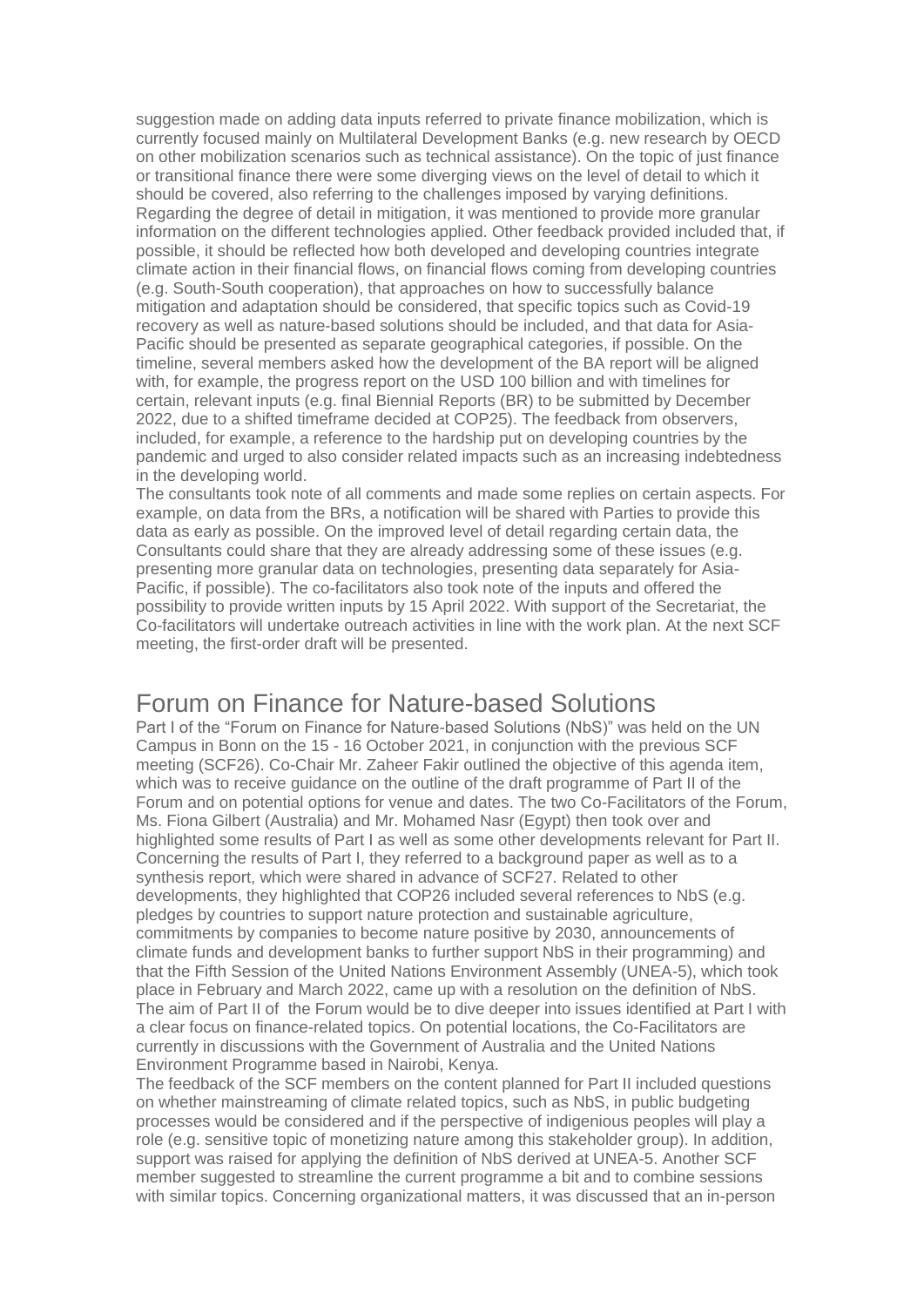meeting would be preferable, but that there should still be a virtual option for participation. On the location, support was expressed to continue discussions with the Government of Australia. The feedback by observers included some questions on the relationship between NbS and carbon markets and whether this would be critically reflected within the programme (e.g. addressing the issue of double-counting), as well as some concerns about the universal application of the NbS definition made by UNEA-5 (e.g. other fora, such as the Convention on Biological Diversity (CBD), also have discussions on defining NbS). Further, observers also offered their support in contributing to the programme of Part II by providing case studies or other inputs related to the different thematic sessions. The two Co-Facilitators took note and answered questions on the contents of the programme.

The item was concluded by reiterating that Part II will be held in-person with virtual participation and would reflect the suggestions on content made by the SCF members and observers. The next steps include to continue discussions with Australia (and potential other hosts, if needed) on a venue and to make recommendations of both the venue and dates by April 2022. In addition, the co-facilitators will prepare a full programme for Part II, including to reach out to potential speakers and resource persons.

## Linkages with constituted bodies of the Convention and the Paris Agreement

Co-Chair Mr. Zaheer Fakir invited SCF members to report on their intersessional engagement with other constituted bodies of the Convention. Mr. Mattias Frumerie (Sweden) reported on its engagement with the Paris Committee on Capacity-building (PCCB), which included an exchange on the results of the SCF's Needs Determination Report (NDR), especially in relation to capacity building, as well as an information that the PCCB recently launched a toolkit to support the efforts of countries to identify and address their capacity needs and gaps. He underlined that capacity building will remain to play an important role in implementing the Paris Agreement, particularly referring to capacity building needs in relation to transparency and Article 6. His report was followed by an input of Ms. Gabriela Blatter (Switzerland), who acted as a liaison on adaptation matters in the context of the Adaptation Committee (AC). She highlighted the engagement within the joint working group of the SCF, the AC and the Least Developed Countries Expert Group (LEG), which will also try to deliver some joint inputs for COP27. The next SCF member reporting on linkages was Ms. Vicky Noens (Belgium), who shared that she acted as a member of the Climate Technology Centre and Network (CTCN) Advisory Board and primarily provided updates on the SCF's work. She further underlined that the focus on the TEC might be an area for further involvement by the SCF.

Following the inputs by the SCF members, the Co-Chairs invited representatives from the AC and the Warsaw International Mechanism Executive Committee (WIM ExCom) to share their views on the current state of collaboration and future areas for joint action. The AC representative welcomed the successful collaboration undertaken in the past, especially in relation to the joint work group with the LEG, and outlined as future areas for cooperation the "Glasgow–Sharm el-Sheikh Work Programme on the Global Goal on Adaptation", recognizing the adaptation efforts by developing countries (i.e. the AC is preparing a synthesis report on assessing the needs and cost of adaptation) or the work on the finance- related topics under the Task Force on National Adaptation Plans (NAP Taskforce). Finally, also collaboration on the draft guidance to the entities of the Financial Mechanism would be welcome again. The WIM ExCom representative also expressed gratitude for the past collaboration and encouraged continued cooperation on the level of the Committee as well as within the Expert Group on Action and Support. Potential areas for future collaboration could also be the draft guidance and the WIM ExCom's plan to undertake an annual mapping of available sources of support related to loss and damage. The SCF members, including the Co-Chairs, expressed their support for continuing the cooperation and also invited members of constituted bodies for participation in the SCF, if desired. The item was finalized by the Co-Chairs asking for volunteers to liaise on thematic areas and bodies. The following list contains the focal points for each of the thematic areas and bodies that have been nominated. The list is seen as a dynamic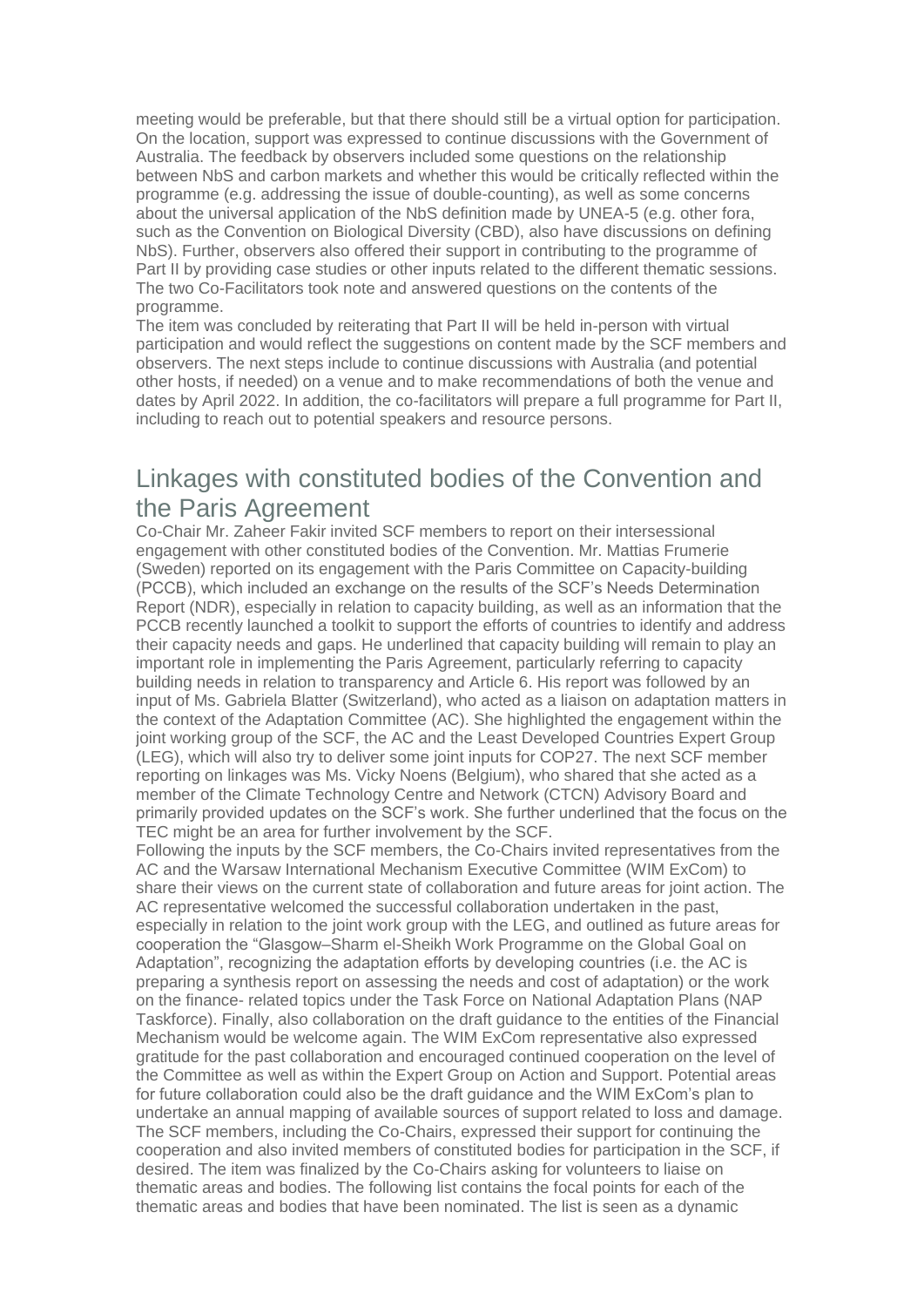element, open for changes, i.e. additional volunteers can be added at any time.

#### **Thematic areas/body and respective focal point(s):**

- **WIM ExCom; Loss and damage matters:** Ms. Diann Black-Layne (Antigua and Barbuda), Mr. Kevin Adams (USA), Ms. Apollonia Miola (European Union), Mr. Javier Antonio Gutiérrez Ramírez (Nicaragua)
- **PCCB; Capacity-building matters:** Mr. Mattias Frumerie (Sweden)
- **AC and LEG; Adaptation related matters:** Ms. Gabriela Blatter (Switzerland), Mr. Mohamed Nasr (Egypt), Mr. Zaheer Fakir (South Africa), Mr. Richard Muyungi (Tanzania)
- **TEC and CTCN; Technology related matters:** Ms. Vicky Noens (Belgium), Ms. Diann Black-Layne (Antigua and Barbuda)
- **KCI; Response measure related matters:** Mr. Mattias Frumerie (Sweden), Mr. Ayman Shasly (Saudi Arabia)
- **Financing for forests:** Mr. Ivan Zambrana Flores (Bolivia), Mr. Richard Muyungi (Tanzania)
- **Gender:** Ms. Gertraud Wollansky (Austria)

### Dates and venues of future meetings

The Co-Chairs proposed to hold two more SCF meetings in 2022 to conclude all relevant activities in preparation of COP27. The Co-Chairs will propose dates and venues for these meetings until the end of April and put this up for an intersessional decision by the SCF members.

## Other matters & closure

Under other matters, the Co-Chairs announced the appointment of Mr. Ivan Zambrana Flores (Bolivia) and Mr. Toru Sugio (Japan) as co-facilitators for the "Draft guidance to the entities of the Financial Mechanism".

Another item addressed under other matters, was an initial consultation with the Co-Chairs for 2022 of the "Ad-hoc Work Programme on the New Collective Quantified Goal (NCQG) on Climate Finance". His Excellency Mr. Alok Sharma, President of COP 26, CMP 16 and CMA 3, appointed Ms. Federica Fricano (Italy) and Mr. Kishan Kumarsingh (Trinidad and Tobago) at the latest international climate change conference. Following SCF27, there will be a two day workshop for the first "Technical Expert Dialogue (TED)" under the Ad hoc Work Programme. also taking place in Cape Town, South Africa, but also virtually, with 300 registered participants in total. SCF Co-Chair Mr. Zaheer Fakir explained that the Co-Chairs for the NCQG shall conduct continuous consultations with relevant bodies, including the SCF. After a short introduction by each of the NCQG Co-Chairs, Mr. Federica Fricano briefly presented some background on the structure of the first TED, with the sessions defined by the elements of the Glasgow decision. There will be three more TEDs in 2022, one alongside the Bonn Climate Change Conference in June 2022, one other regional TED and one in conjunction with COP27, taking place in Egypt in November 2022. The introduction and overview was followed by some initial questions by the SCF members, referring to, for example, the expectations for the outcomes in 2022, how stakeholders beyond the Parties to the UNFCCC will be included and views on how the outputs will feed into the further negotiations. The Co-Chairs of the NCQG replied that the first TED will set the scene for the work, and that the work and format would be still very open at this point in time. Concerning stakeholder participation, the process shall be as inclusive as possible. The exchange with the Co-Chairs of the NCQG was concluded by deciding to invite them for updates and feedback to the upcoming SCF meetings in 2022.